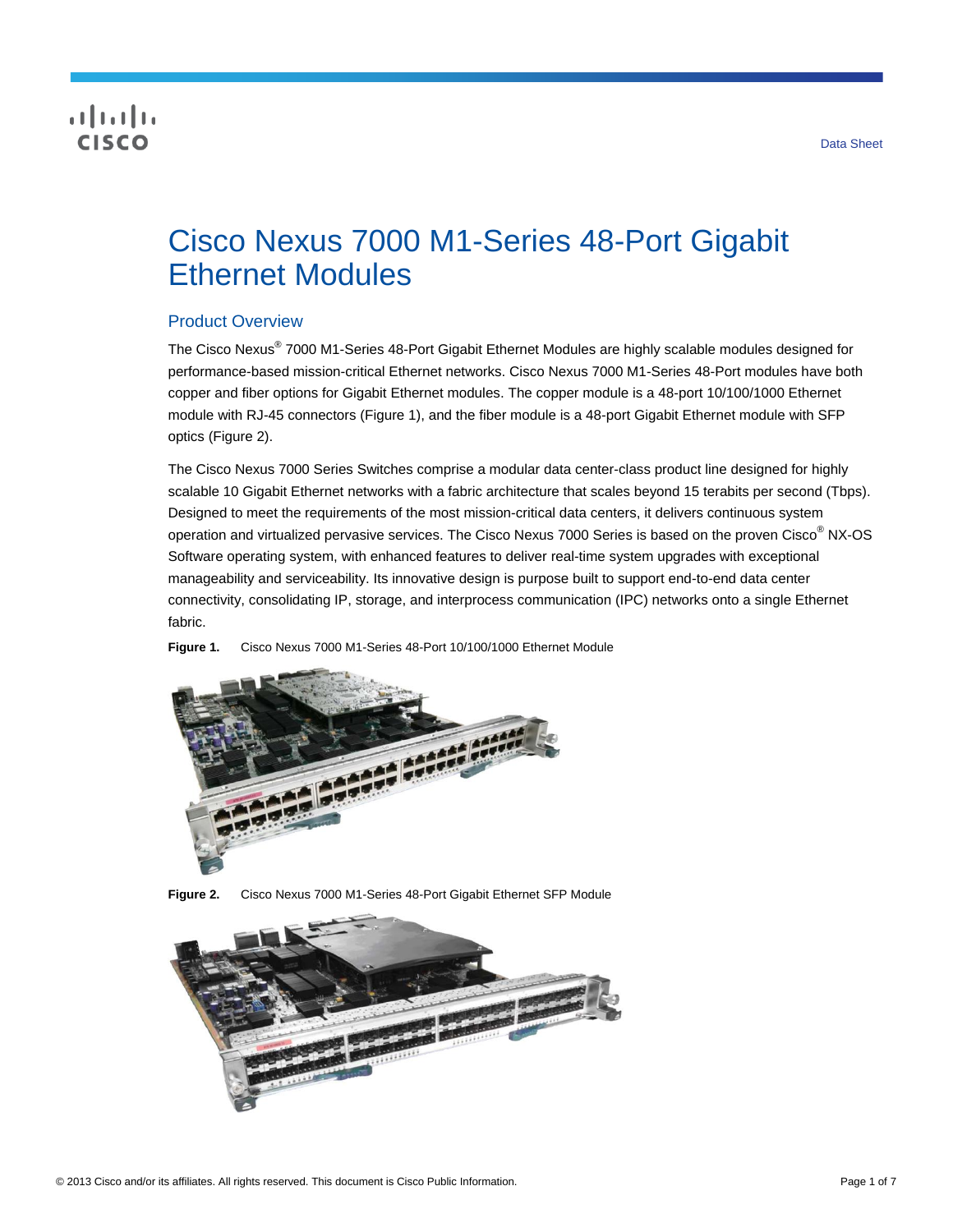#### Features and Benefits

The Cisco Nexus 7000 M1-Series 48-Port Gigabit Ethernet Modules with 46 Gbps of bandwidth to the fabric are high-performance, highly scalable modules designed for mission-critical Ethernet networks. Populating the Cisco Nexus 7000 18-Slot Switch chassis with these modules delivers up to 768 ports of Gigabit Ethernet in a single chassis. Populating the Cisco Nexus 7000 10-Slot Switch chassis with these modules delivers up to 384 ports of Gigabit Ethernet in a single chassis. The Cisco Nexus 7000 M1-Series 48-Port Gigabit Ethernet Modules provide 48 Gbps of local switching and are excellent for the access layer of a data center network, in which high density, high performance, and continuous system operation are crucial.

All Cisco Nexus 7000 Series I/O modules contain an integrated forwarding engine. This architecture scales the forwarding performance of the chassis linearly by the number of I/O modules employed. The forwarding engine on the Cisco Nexus 7000 M1-Series 48-Port Gigabit Ethernet Modules are part of the Cisco Nexus 7000 M-Series forwarding engines.

The M-Series forwarding engine on the Gigabit Ethernet modules delivers 60 million packets per second (Mpps) of Layer 2 and 3 IPv4 unicast forwarding or 30 Mpps of IPv6 unicast forwarding across all ports on a single I/O module. A 10-slot chassis with eight M-Series I/O modules delivers up to 480 Mpps of forwarding. Multicast forwarding is built into the I/O module performing egress replication. The M-Series forwarding engine also delivers access control list (ACL) filtering, marking, rate limiting, and NetFlow with no degradation of performance. Powerful ACL processing supports up to 64,000 entries per module, where entries can address Layer 2, 3, and 4 fields in addition to new Cisco metadata fields that employ security group tags (SGTs).

The Cisco Nexus 7000 M1-Series 48-Port gigabit Ethernet Modules offer exceptional security, with integrated hardware support for Cisco TrustSec<sup>®</sup> technology. This security includes line rate data confidentiality, data integrity, and ACL processing for Security Group Tags. Data confidentiality and integrity conform to the IEEE MAC security standard (IEEE 802.1AE [MACsec]). All 48 ports on the module support the Advanced Encryption Standard (AES) cipher using a 128-bit key. New security ACLs are enhanced through hardware support for Cisco metadata headers capable of carrying SGTs. Security group ACLs (SGACLs) use SGT information to provide hardwarebased enforcement of security policies. This feature removes dependencies on IP addresses, thus improving scalability and simplifying manageability.

The fabric interface on the Cisco Nexus 7000 M1-Series 48-Port Gigabit Ethernet Modules deliver 46 Gbps of bandwidth in each direction. Traffic destined for a different module is distributed across up to five fabric modules. At least one fabric module is required in the chassis. The installation of two fabric modules in the chassis delivers fabric fault tolerance with no loss of bandwidth.

The Cisco Nexus 7000 M1-Series 48-Port Gigabit Ethernet Modules buffer data in virtual output queues (VOQs) before the data flows to the fabric. The data flow is controlled by a central arbiter on the supervisor module using a credit-based buffer design. This architecture offers a lossless fabric that delivers quality of service (QoS) and fairness across all ports, even during congestion.

Table 1 summarizes the features and benefits of the Cisco Nexus 7000 M1-Series 48-Port Gigabit Ethernet Modules.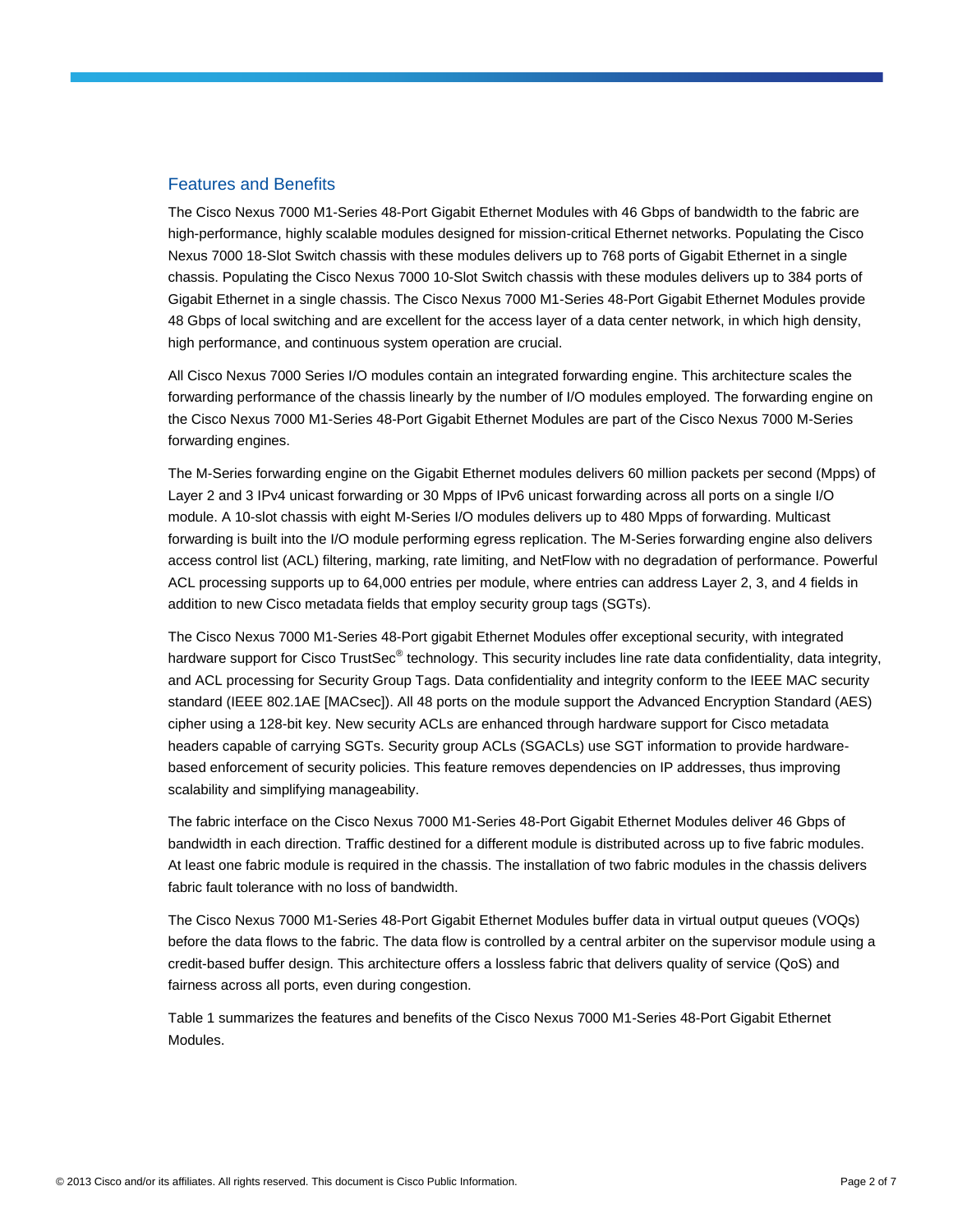#### Table 1. Features and Benefits<sup>\*</sup>

| <b>Feature</b>                                                  | <b>Benefit</b>                                                                                                                                                        |
|-----------------------------------------------------------------|-----------------------------------------------------------------------------------------------------------------------------------------------------------------------|
| <b>High-density 48-port</b><br><b>Gigabit Ethernet module</b>   | Offers up to 768 Gigabit Ethernet ports in the 18-slot chassis and 384 Gigabit Ethernet ports in the<br>10-slot chassis for efficient and scalable network designs    |
| VOQ and centralized arbiter                                     | Enables fairness when one or more destinations are congested and future support for lossless unified I/O                                                              |
| Load sharing across all<br>fabric modules                       | Through its high-availability design, shares bandwidth across all fabric modules simultaneously for optimal<br>performance                                            |
| Distributed forwarding                                          | Through its fully distributed data plane, offers high-performance parallel forwarding                                                                                 |
| <b>Multiprotocol Label</b><br><b>Switching (MPLS)</b>           | M1-based line cards with a comprehensive feature set, supports MPLS in the hardware                                                                                   |
| Integrated hardware<br>support for Cisco TrustSec<br>technology | Simplifies and scales access control by using SGTs and SGACLs and delivers data confidentiality and data<br>integrity on all 48 ports using the IEEE 802.1AE standard |
| Online insertion and<br>removal (OIR)                           | Supports hot insertion and removal for continuous system operation                                                                                                    |
| Identification (ID) LED                                         | Through the beacon feature, allows the administrator to clearly identify the module for a service condition; ports<br>on the I/O module can send beacons as well      |

\* Initial software releases may support a subset of the overall hardware capabilities. Refer to Cisco Nexus 7000 Series NX-OS release notes for up-to-date software version information and feature support details.

## Product Specifications

Table 2 lists the productions specifications for the Cisco Nexus 7000 M1-Series 48-Port 10/100/1000 Ethernet Module and Cisco Nexus 7000 M1-Series 48-port Gigabit Ethernet Module with SFP Optics.

| <b>Items</b>                        | <b>Specifications</b>                                                                                                                                                                                                                                                                                                                                                                                |                                                                                                            |  |
|-------------------------------------|------------------------------------------------------------------------------------------------------------------------------------------------------------------------------------------------------------------------------------------------------------------------------------------------------------------------------------------------------------------------------------------------------|------------------------------------------------------------------------------------------------------------|--|
|                                     | 48-Port 10/100/1000 Ethernet Module (Copper)                                                                                                                                                                                                                                                                                                                                                         | 48-Port 1 Gigabit Ethernet Module (Fiber)                                                                  |  |
| <b>Systems</b>                      |                                                                                                                                                                                                                                                                                                                                                                                                      |                                                                                                            |  |
| Software compatibility              | Cisco NX-OS Software Release 4.0 or later (minimum<br>requirement)                                                                                                                                                                                                                                                                                                                                   | Cisco NX-OS Software Release 4.1 or later (minimum<br>requirement)                                         |  |
| <b>Product compatibility</b>        | • Supported in Cisco Nexus 7000 Series 9-, 10-, and 18-slot chassis<br>• Supported Fabric-1 or Fabric-2 fabric modules<br>• Supported SUP1, SUP2 or SUP2E Supervisor modules                                                                                                                                                                                                                         |                                                                                                            |  |
| Memory                              | 1 GB DRAM                                                                                                                                                                                                                                                                                                                                                                                            |                                                                                                            |  |
| <b>Front-panel LEDs</b>             | • Status: Green (operational), red (faulty), or orange (module booting)<br>• Link: Green (port enabled and connected), orange (port disabled), off (port enabled and not connected), or<br>blinking green and orange in conjunction with ID LED blue (port flagged for identification; beacon)<br>• ID: Blue (operator has flagged this card for identification; beacon) or off (module not flagged) |                                                                                                            |  |
| <b>Programming interfaces</b>       | $\bullet$ XML<br>• Scriptable command-line interface (CLI)<br>• Cisco Data Center Network Manager (DCNM) GUI                                                                                                                                                                                                                                                                                         |                                                                                                            |  |
| Network management                  | • Cisco DCNM 4.0                                                                                                                                                                                                                                                                                                                                                                                     |                                                                                                            |  |
| <b>Reliability and availability</b> | $\bullet$ OIR                                                                                                                                                                                                                                                                                                                                                                                        | $\bullet$ OIR                                                                                              |  |
| <b>Physical Interfaces</b>          |                                                                                                                                                                                                                                                                                                                                                                                                      |                                                                                                            |  |
| Connectivity                        | 48 ports of 10/100/1000 Ethernet using RJ-45<br>connectors                                                                                                                                                                                                                                                                                                                                           | 48 ports of Gigabit Ethernet using SFP optics                                                              |  |
| <b>Maximum port density</b>         | 384 ports of 10/100/1000 Ethernet for 10-slot chassis<br>and 768 ports of 10/100/1000 Ethernet for 18-slot<br>chassis                                                                                                                                                                                                                                                                                | 384 ports of Gigabit Ethernet for 10-slot chassis and<br>768 ports of Gigabit Ethernet for 18-slot chassis |  |

#### **Table 2.** Product Specifications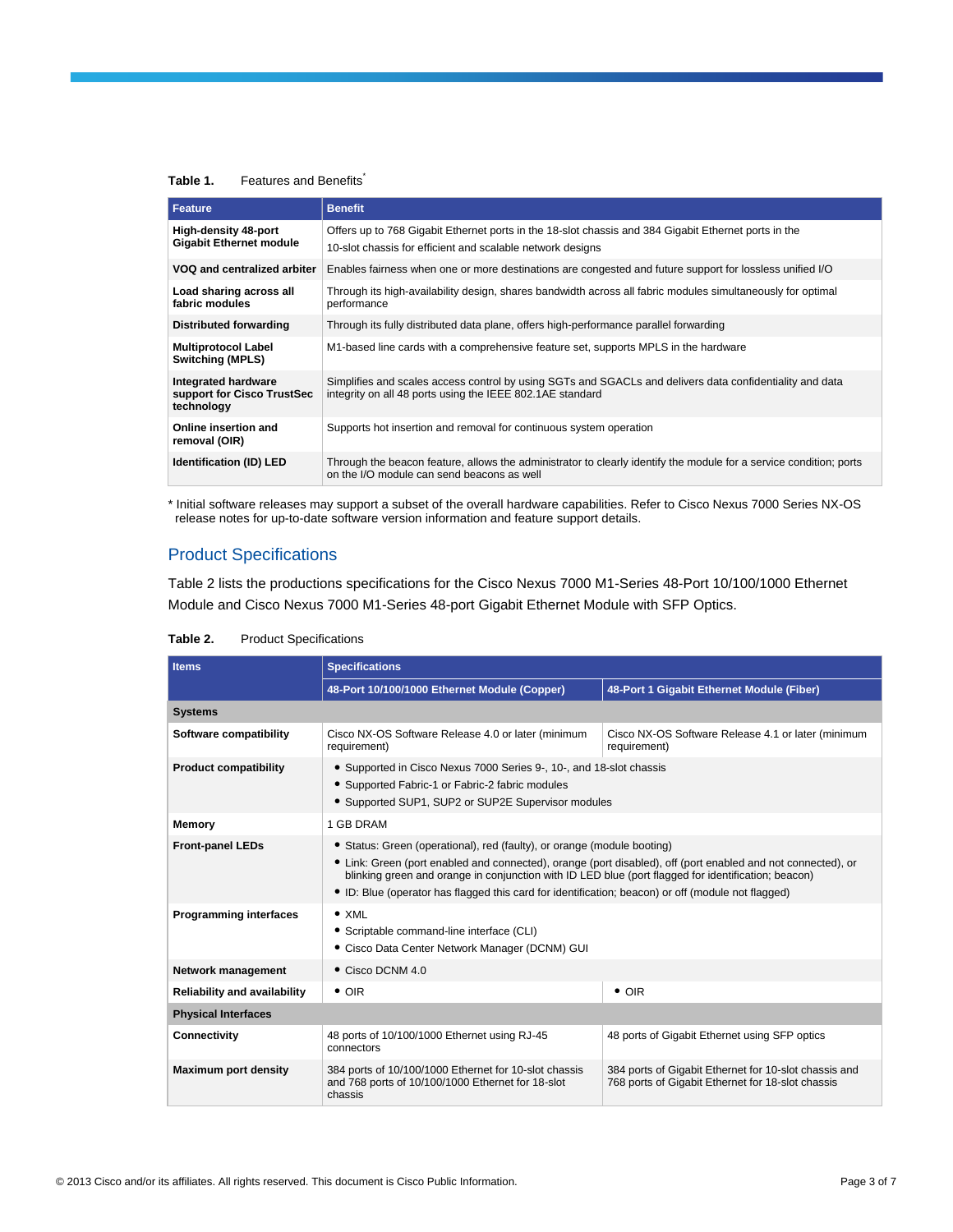| <b>Items</b>                                          | <b>Specifications</b>                                                                                                                                                                                                                                                                                                                                           |                                                                                                                                                                                                              |  |
|-------------------------------------------------------|-----------------------------------------------------------------------------------------------------------------------------------------------------------------------------------------------------------------------------------------------------------------------------------------------------------------------------------------------------------------|--------------------------------------------------------------------------------------------------------------------------------------------------------------------------------------------------------------|--|
|                                                       | 48-Port 10/100/1000 Ethernet Module (Copper)<br>48-Port 1 Gigabit Ethernet Module (Fiber)                                                                                                                                                                                                                                                                       |                                                                                                                                                                                                              |  |
| Time domain reflectometry<br>(TDR)                    | Helps find cable faults                                                                                                                                                                                                                                                                                                                                         | ä,                                                                                                                                                                                                           |  |
| <b>MAC security</b>                                   | All 48 ports have built-in IEEE 802.1AE MAC security and an AES cipher with a 128-bit key (requires a software<br>license to enable)                                                                                                                                                                                                                            |                                                                                                                                                                                                              |  |
| Queues per port                                       | • Input: 2 queues and 4 thresholds (RX: 2q4t)<br>• Output: 1 strict priority queue, 3 Deficit-Weighted Round-Robin (DWRR) queues, and 4 thresholds (TX:<br>1p3q4t)                                                                                                                                                                                              |                                                                                                                                                                                                              |  |
| <b>Scheduler</b>                                      | DWRR and Shaped Round-Robin (SRR)                                                                                                                                                                                                                                                                                                                               |                                                                                                                                                                                                              |  |
| <b>Port buffers</b>                                   | Ingress: 7.56 MB per port<br>Egress: 6.15 MB per port                                                                                                                                                                                                                                                                                                           |                                                                                                                                                                                                              |  |
| Jumbo frame support for<br>bridged and routed packets | Up to 9216 bytes                                                                                                                                                                                                                                                                                                                                                |                                                                                                                                                                                                              |  |
| <b>Forwarding Engine: M Series</b>                    |                                                                                                                                                                                                                                                                                                                                                                 |                                                                                                                                                                                                              |  |
| Performance                                           | 60 Mpps Layer 2 and 3 IPv4 unicast and 30 Mpps IPv6 unicast                                                                                                                                                                                                                                                                                                     |                                                                                                                                                                                                              |  |
| <b>MAC entries</b>                                    | 128,000                                                                                                                                                                                                                                                                                                                                                         |                                                                                                                                                                                                              |  |
| <b>Forwarding information</b><br>base (FIB) entries   | 128,000                                                                                                                                                                                                                                                                                                                                                         |                                                                                                                                                                                                              |  |
| <b>NetFlow entries</b>                                | 512,000 shared (ingress plus egress)                                                                                                                                                                                                                                                                                                                            |                                                                                                                                                                                                              |  |
| <b>VLANs</b>                                          | 16,384 bridge domains and 4096 simultaneous VLANs per virtual device context (VDC)                                                                                                                                                                                                                                                                              |                                                                                                                                                                                                              |  |
| <b>ACLs</b>                                           | 64,000                                                                                                                                                                                                                                                                                                                                                          |                                                                                                                                                                                                              |  |
| <b>Policers</b>                                       | 16,000                                                                                                                                                                                                                                                                                                                                                          |                                                                                                                                                                                                              |  |
| <b>Fabric Interface</b>                               |                                                                                                                                                                                                                                                                                                                                                                 |                                                                                                                                                                                                              |  |
| Switch fabric interface                               | 46 Gbps in each direction (92 Gbps full duplex) distributed across up to five fabric modules                                                                                                                                                                                                                                                                    |                                                                                                                                                                                                              |  |
| Online insertions and<br>removal (OIR)                | Online insertion and removal                                                                                                                                                                                                                                                                                                                                    |                                                                                                                                                                                                              |  |
| <b>Environmental</b>                                  |                                                                                                                                                                                                                                                                                                                                                                 |                                                                                                                                                                                                              |  |
| <b>Physical dimensions</b>                            | • Occupies one I/O module slot in a Cisco Nexus<br>7000 Series chassis<br>• Dimensions $(H \times W \times D)$ : 1.733 x 15.3 x 21.9 in.<br>$(4.4 \times 38.9 \times 55.6$ cm)<br>$\bullet$ Weight: 14 lb (6.4 kg)                                                                                                                                              | • Occupies one I/O module slot in a Cisco Nexus<br>7000 Series chassis<br>• Dimensions $(H \times W \times D)$ : 1.733 x 15.3 x 21.9 in.<br>$(4.4 \times 38.9 \times 55.6$ cm)<br>• Weight: 15.5 lb (7.0 kg) |  |
| <b>Power consumption</b>                              | • Typical: 358 watts (W)<br>· Maximum: 400W                                                                                                                                                                                                                                                                                                                     | • Typical: 358W<br>· Maximum: 400W                                                                                                                                                                           |  |
| <b>Environmental conditions</b>                       | • Operating temperature: 32 to 104°F (0 to 40°C)<br>• Operational relative humidity: 5 to 90%, noncondensing<br>• Storage temperature: -40F to 158°F (-40 to 70°C)<br>• Storage relative humidity: 5 to 95%, noncondensing                                                                                                                                      |                                                                                                                                                                                                              |  |
| <b>Regulatory compliance</b>                          | • EMC compliance<br>• FCC Part 15 (CFR 47) (USA) Class A<br>• ICES-003 (Canada) Class A<br>• EN55022 (Europe) Class A<br>• CISPR22 (International) Class A<br>• AS/NZS CISPR22 (Australia and New Zealand) Class A<br>• VCCI (Japan) Class A<br>• KN22 (Korea) Class A<br>• CNS13438 (Taiwan) Class A<br>• CISPR24<br>• EN55024<br>• EN50082-1<br>• EN61000-3-2 |                                                                                                                                                                                                              |  |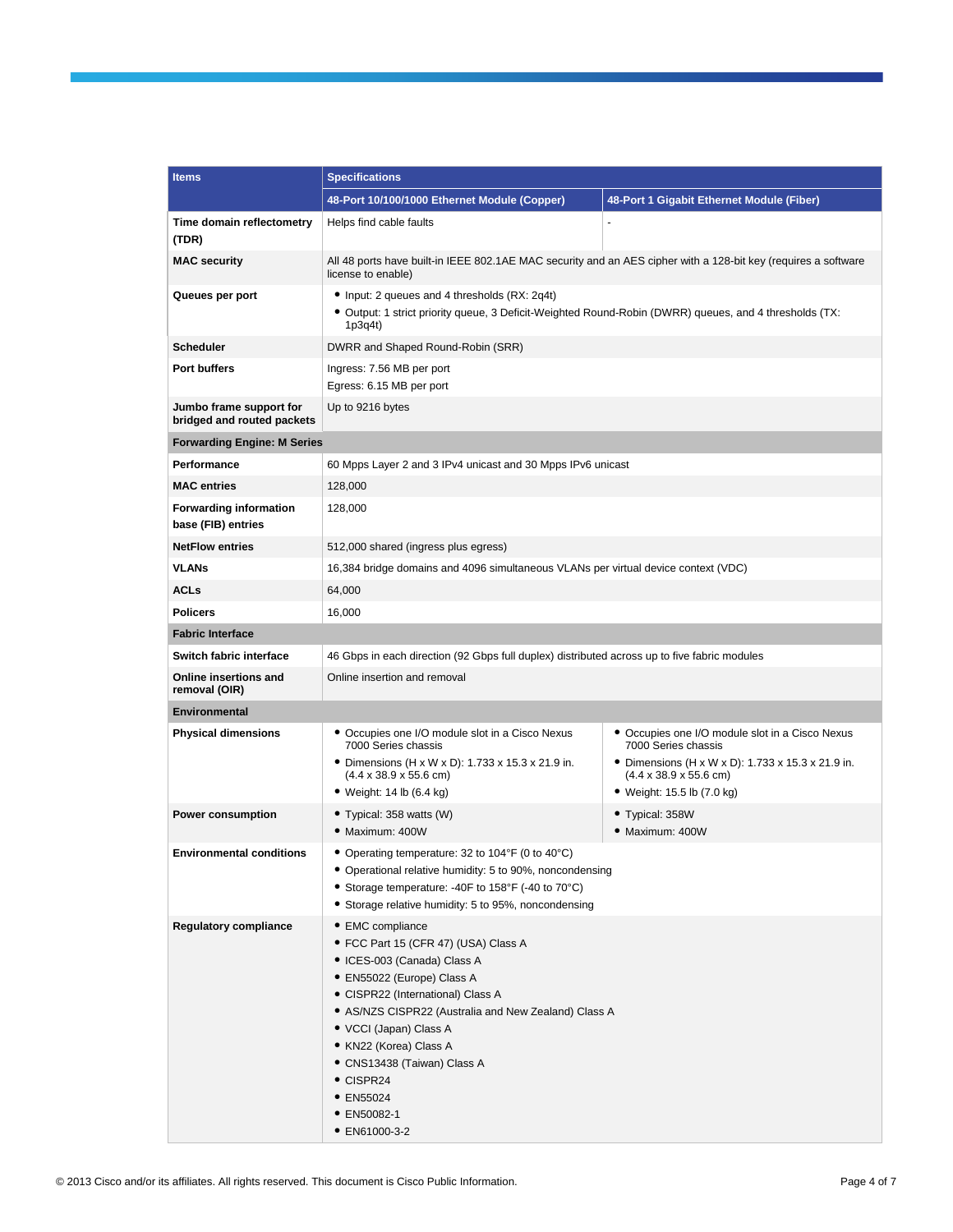| <b>Items</b>                   | <b>Specifications</b>                                                                                                                                                                                                                                                                                                                                                                                                                                                                                    |                                           |  |
|--------------------------------|----------------------------------------------------------------------------------------------------------------------------------------------------------------------------------------------------------------------------------------------------------------------------------------------------------------------------------------------------------------------------------------------------------------------------------------------------------------------------------------------------------|-------------------------------------------|--|
|                                | 48-Port 10/100/1000 Ethernet Module (Copper)                                                                                                                                                                                                                                                                                                                                                                                                                                                             | 48-Port 1 Gigabit Ethernet Module (Fiber) |  |
|                                | • EN61000-3-3<br>$\bullet$ EN61000-6-1<br>• EN300 386                                                                                                                                                                                                                                                                                                                                                                                                                                                    |                                           |  |
| <b>Environmental standards</b> | • NEBS criteria levels<br>• SR-3580 NEBS Level 3 (GR-63-CORE, issue 3, and GR-1089-CORE, issue 4)<br>• Verizon NEBS compliance<br>• Telecommunications Carrier Group (TCG) Checklist<br>• Qwest NEBS requirements<br>• Telecommunications Carrier Group (TCG) Checklist<br>• ATT NEBS requirements<br>• ATT TP76200 level 3 and TCG Checklist<br>$\bullet$ ETSI<br>• ETSI 300 019-1-1, Class 1.2 Storage<br>• ETSI 300 019-1-2, Class 2.3 Transportation<br>• ETSI 300 019-1-3, Class 3.2 Stationary Use |                                           |  |
| <b>Safety</b>                  | • UL/CSA/IEC/EN 60950-1<br>• AS/NZS 60950                                                                                                                                                                                                                                                                                                                                                                                                                                                                |                                           |  |
| Warranty                       | Cisco Nexus 7000 Series Switches come with the standard Cisco 1-year limited hardware warranty                                                                                                                                                                                                                                                                                                                                                                                                           |                                           |  |

# Interface Distances

Table 3 summarizes the interfaces, cabling specifications, and distances supported by the Cisco Nexus 7000 M1- Series 48-Port Gigabit Ethernet Module (SFP Optics). Not all optics are supported in the first software release. Refer to the Cisco Nexus 7000 Series NX-OS Release Notes for up-to-date software version information and optics support details.

| Table 3. | Gigabit Ethernet Interface Distances and Options <sup>1</sup> |
|----------|---------------------------------------------------------------|
|----------|---------------------------------------------------------------|

| <b>Gigabit Ethernet</b><br><b>SFP Part Number</b>        | Wavelength<br>(nanometers) | <b>Fiber and Cable Type</b>                                                                                   | <b>Core Size (microns)</b>                     | <b>Modal Bandwidth</b><br>$(MHz*km)^2$   | <b>Cable Distance</b>                       |
|----------------------------------------------------------|----------------------------|---------------------------------------------------------------------------------------------------------------|------------------------------------------------|------------------------------------------|---------------------------------------------|
| <b>GLC-SX-MM</b><br>SFP-GE-S<br><b>GLC-SX-MMD</b>        | 850                        | • Multimode fiber<br>(MMF) (FDDI-grade)<br>$•$ MMF (OM1)<br>• MMF (400/400)<br>$•$ MMF (OM2)<br>$•$ MMF (OM3) | • 62.5<br>• 62.5<br>• 50.0<br>• 50.0<br>• 50.0 | • 160<br>•200<br>• 400<br>•500<br>• 2000 | •220m<br>•275m<br>•500m<br>•550m<br>• 1000m |
| <b>GLC-LH-SM</b><br><b>SFP-GE-L</b><br><b>GLC-LH-SMD</b> | 1310                       | $\bullet$ MMF <sup>3</sup>                                                                                    | • 62.5<br>• 50.0<br>• 50.0                     | • 500<br>• 400<br>• 500                  | •550m<br>•550m<br>•550m                     |
|                                                          |                            | • Single-mode fiber<br>(SMF)                                                                                  | $\bullet$ G.652                                | $\blacksquare$                           | • 10 km                                     |
| <b>GLC-EX-SMD</b>                                        | 1310                       | $\bullet$ SMF                                                                                                 | $\bullet$ G.652                                | $\blacksquare$                           | •40km                                       |
| GLC-ZX-SM<br>SFP-GE-Z<br><b>GLC-ZX-SMD</b>               | 1550                       | $\bullet$ SMF                                                                                                 | $\bullet$ G.652                                | $\blacksquare$                           | •70 km                                      |
| GLC-T<br>SFP-GE-T                                        | $\blacksquare$             | $\bullet$ Category <sup>5</sup>                                                                               | $\overline{\phantom{a}}$                       |                                          | • 100m                                      |
| GLC-BX-D                                                 | 1310                       | $\bullet$ SMF                                                                                                 | $\bullet$ G.652                                | $\overline{\phantom{a}}$                 | • 10 km                                     |
| GLC-BX-U                                                 | 1490                       | $\bullet$ SMF                                                                                                 | $\bullet$ G.652                                | $\overline{\phantom{a}}$                 | • 10 km                                     |
| $CWDM-SFP-1xxx=$                                         | $1470 - 1610^{4}$          | $\bullet$ SMF                                                                                                 |                                                |                                          |                                             |
| DWDM-SFP-1xxx=                                           | $1530.33 - 1561.42^5$      | $\bullet$ SMF                                                                                                 | ٠                                              | $\blacksquare$                           | $\overline{\phantom{a}}$                    |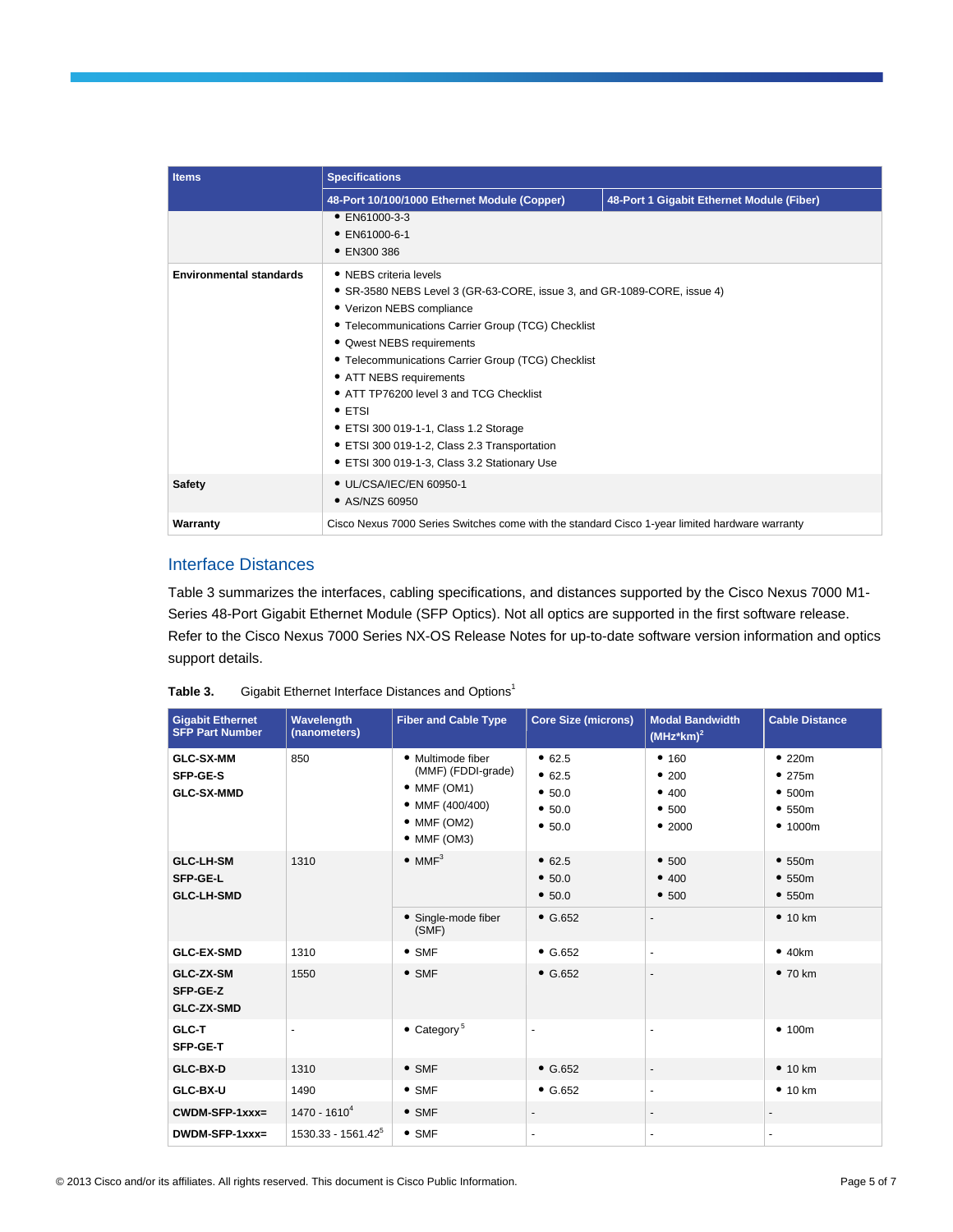- <sup>1</sup> See the Cisco Gigabit Ethernet SFP Modules Data Sheet for additional information: [http://www.cisco.com/en/US/prod/collateral/modules/ps5455/ps6577/product\\_data\\_sheet0900aecd8033f885.html.](http://www.cisco.com/en/US/prod/collateral/modules/ps5455/ps6577/product_data_sheet0900aecd8033f885.html)
- $2$  Bandwidth is specified at transmission wavelength.
- $3$  A mode-conditioning patch is required for use over legacy MMF types such as FDDI-grade, OM1, and OM2. Please refer to the product bulletin a[t http://www.cisco.com/en/US/prod/collateral/modules/ps5455/product\\_bulletin\\_c25-530836.html.](http://www.cisco.com/en/US/prod/collateral/modules/ps5455/product_bulletin_c25-530836.html)
- <sup>4</sup> Multiple wavelengths are offered. See the Cisco Coarse Division Multiplexing (CWDM) SFP Modules Data Sheet for additional product numbers and information: [http://www.cisco.com/en/US/prod/collateral/modules/ps5455/ps6575/product\\_data\\_sheet09186a00801a557c.html.](http://www.cisco.com/en/US/prod/collateral/modules/ps5455/ps6575/product_data_sheet09186a00801a557c.html)
- <sup>5</sup> Multiple wavelengths are offered. See the Cisco Dense Wavelength-Division Multiplexing (DWDM) SFP Modules Data Sheet for additional product numbers and information: [http://www.cisco.com/en/US/prod/collateral/modules/ps5455/ps6576/product\\_data\\_sheet0900aecd80582763.html.](http://www.cisco.com/en/US/prod/collateral/modules/ps5455/ps6576/product_data_sheet0900aecd80582763.html)

#### Ordering Information

To place an order, visit th[e Cisco Ordering Homepage.](http://www.cisco.com/en/US/ordering/index.shtml) To download software, visit the [Cisco Software Center.](http://www.cisco.com/public/sw-center/index.shtml) Table 4 provides ordering information.

| Table 4. | Ordering Information |  |
|----------|----------------------|--|
|          |                      |  |

| <b>Product Name</b>                                           | l Part Number |
|---------------------------------------------------------------|---------------|
| Cisco Nexus 7000 Series 48-Port 10/100/1000 Ethernet Module   | N7K-M148GT-11 |
| Cisco Nexus 7000 Series 48-Port Gigabit Ethernet Module (SFP) | N7K-M148GS-11 |

# Service and Support

Cisco offers a wide range of services to help accelerate your success in deploying and optimizing Cisco Nexus 7000 Series Switches in your data center. Our innovative services are delivered through a unique combination of people, processes, tools, and partners and are focused on helping you increase operational efficiency and improve your data center network. Cisco Advanced Services uses an architecture-led approach to help you align your data center infrastructure with your business goals and provide long-term value. Cisco SMARTnet® Service helps you resolve mission-critical problems with direct access at any time to Cisco network experts and award-winning resources. With this service, you can take advantage of the Cisco Smart Call Home service capability, which offers proactive diagnostics and real-time alerts on your Cisco Nexus 7000 Series Switches. Spanning the entire network lifecycle, Cisco Services helps maximize investment protection, optimize network operations, provide migration support, and strengthen your IT expertise. For more information about Cisco Data Center Services, visit [http://www.cisco.com/go/dcservices.](http://www.cisco.com/go/dcservices)

#### For More Information

For more information about the Cisco Nexus 7000 Series, visit the product homepage at <http://www.cisco.com/go/nexus7000> or contact your local account representative.